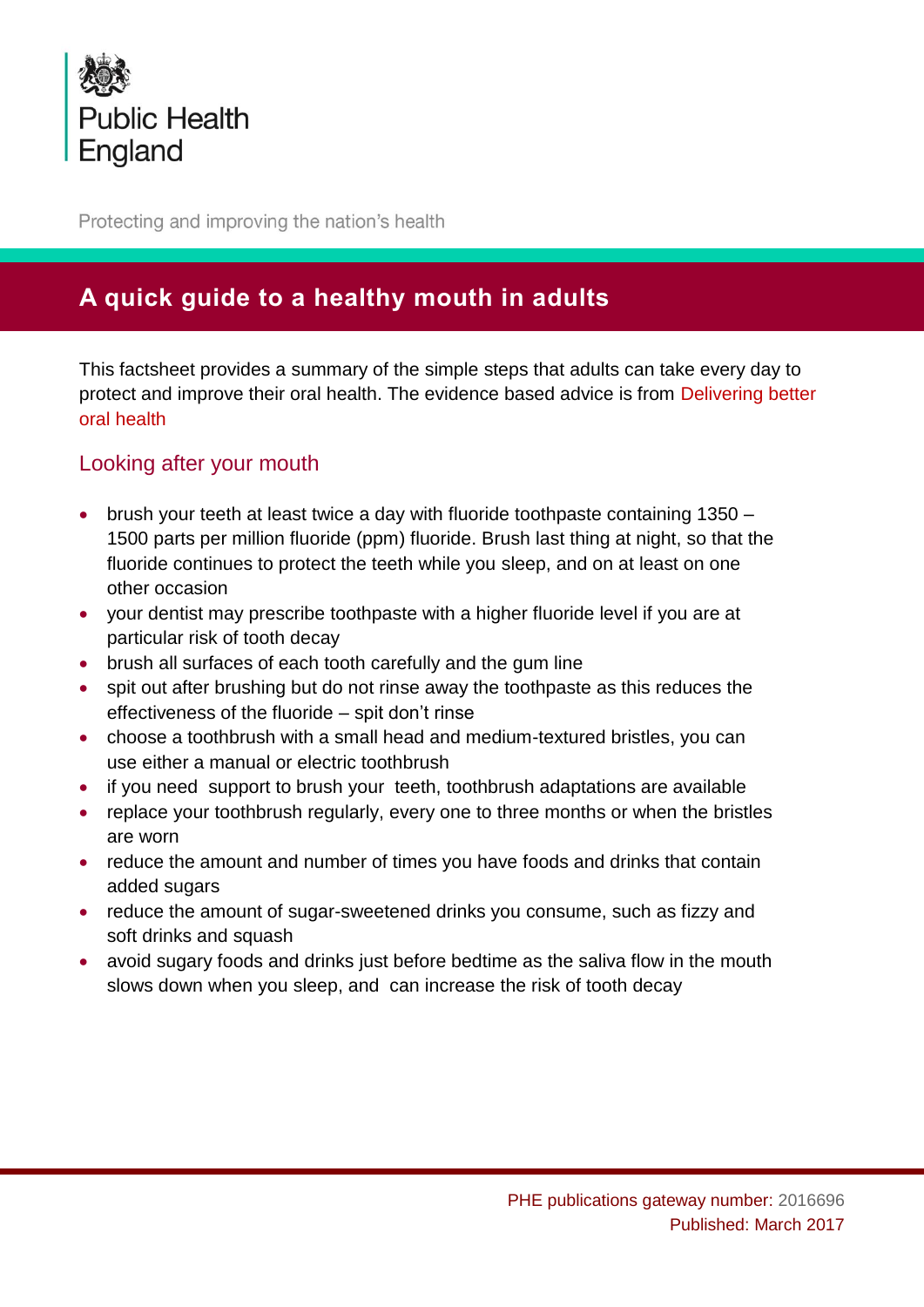## In addition

- as part of a daily oral health routine in addition to brushing, it is important to clean between the teeth using interdental brushes. Some people may not have large enough spaces in between their teeth to use an interdental brush so flossing can be a useful alternative
- the dental team will show you how best to clean between your teeth

### Looking after your gums

The following risk factors may increase the possibility of developing gum disease or complicate its treatment:

- smoking this increases the risk of gum disease and affects the response to treatment. It can increase the chance of losing your teeth. If you would like help to stop smoking, ask your dental team, they can refer you to the local stop smoking service
- if you have diabetes and have poor sugar control this increases your risk of gum disease, and makes treatment less effective
- some medications can affect gum health and can cause dry mouth or enlarged gums. Always let your dentist know if you are on medication

### Mouth cancer: how to reduce your risk

The main risk factors for mouth cancer are tobacco and alcohol:

- the combined effect of drinking alcohol and using tobacco multiplies your risk of developing mouth cancer
- do not smoke, or use smokeless tobacco (such as paan, chewing tobacco and gutkha). If you would like help to stop ask your dentist to refer you to the local stop smoking service
- the Chief Medical Officer for England has recommended that you are safest not to drink regularly more than 14 units per week, to keep health risks from drinking alcohol to a low level
- increase your intake of non-starchy vegetables and fruit

# Looking after dental implants

The soft tissue (gums) and bone around dental implants are at the same risk of inflammation and gum disease as those around natural teeth. If you have implants you should look after them just like natural teeth:

- clean between and around implants carefully using cleaning aids and toothbrushes as advised by the dental team
- attend the dentist regularly, as advised for checks of the health of gum and bone around implants